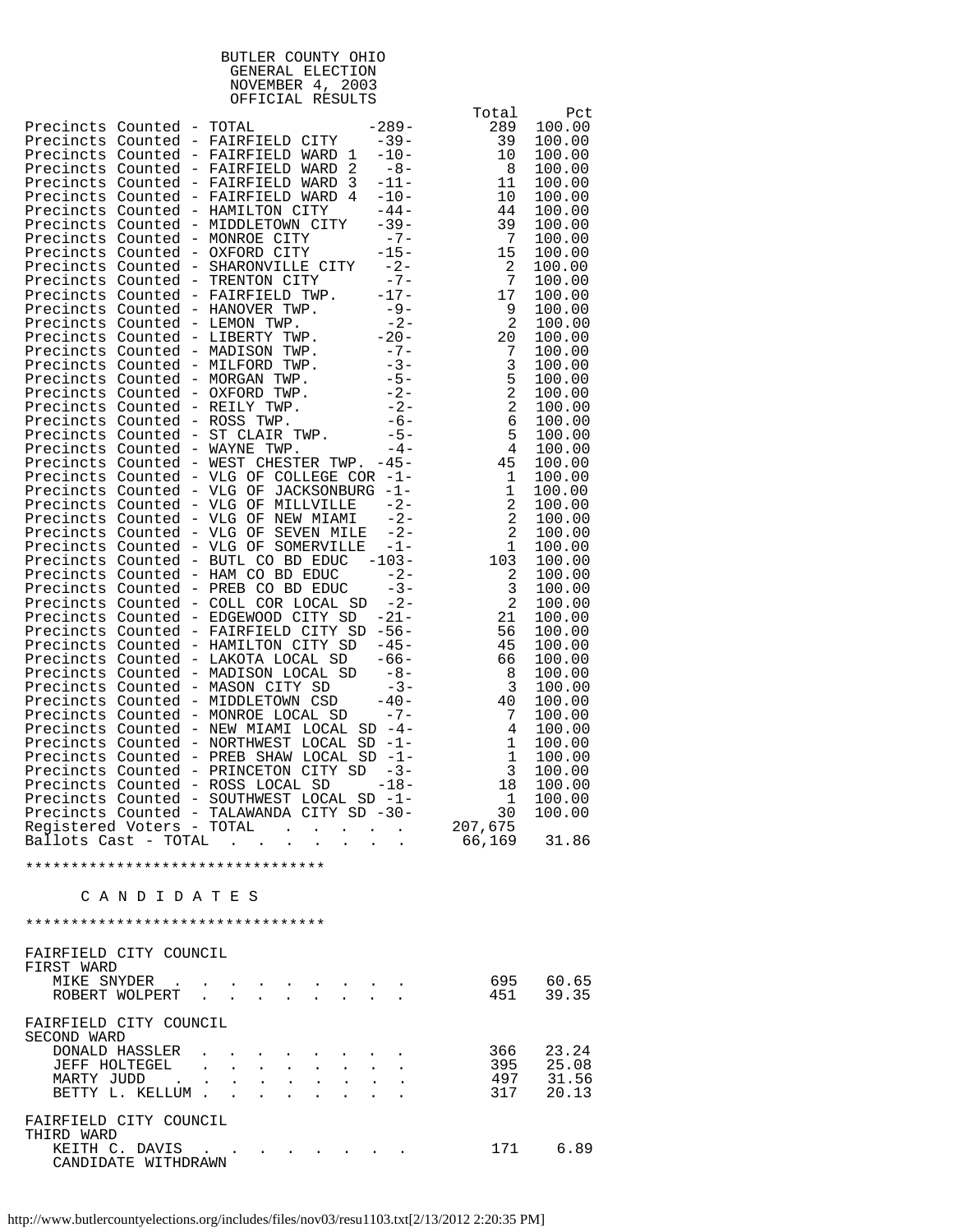| DEBBIE PENNINGTON 1,010 40.68<br>MITCH RHODUS 1,302 52.44          |   |  |                      |                                                             |  |                                                                                                                                                                                                                                                                                                                                                             |                     |                |
|--------------------------------------------------------------------|---|--|----------------------|-------------------------------------------------------------|--|-------------------------------------------------------------------------------------------------------------------------------------------------------------------------------------------------------------------------------------------------------------------------------------------------------------------------------------------------------------|---------------------|----------------|
| FAIRFIELD CITY COUNCIL<br>FOURTH WARD<br>CHARLES M. KLOSTERMAN 702 |   |  |                      |                                                             |  |                                                                                                                                                                                                                                                                                                                                                             |                     | 29.19          |
| STEVE MILLER 1,703                                                 |   |  |                      |                                                             |  |                                                                                                                                                                                                                                                                                                                                                             |                     | 70.81          |
| HAMILTON CITY COUNCIL<br>Vote For Not More Than 3                  |   |  |                      |                                                             |  |                                                                                                                                                                                                                                                                                                                                                             | 2,370               | 9.77           |
| MATTHEW F. ELLIS<br>CHRISTOPHER D. FLAIG                           |   |  |                      |                                                             |  |                                                                                                                                                                                                                                                                                                                                                             | $\frac{5}{2}$ , 224 | 21.54          |
| RICHARD S. HOLZBERGER                                              |   |  |                      |                                                             |  |                                                                                                                                                                                                                                                                                                                                                             | 3,629<br>4,235      | 14.96<br>17.46 |
|                                                                    |   |  |                      |                                                             |  |                                                                                                                                                                                                                                                                                                                                                             | 6,090<br>2,710      | 25.11          |
|                                                                    |   |  |                      |                                                             |  |                                                                                                                                                                                                                                                                                                                                                             |                     | 11.17          |
| MIDDLETOWN CITY COUNCIL<br>Vote For Not More Than 3                |   |  |                      |                                                             |  |                                                                                                                                                                                                                                                                                                                                                             |                     | 14.25          |
| MICHAEL HARDEMAN 3,154                                             |   |  |                      |                                                             |  |                                                                                                                                                                                                                                                                                                                                                             |                     |                |
|                                                                    |   |  |                      |                                                             |  |                                                                                                                                                                                                                                                                                                                                                             |                     |                |
|                                                                    |   |  |                      |                                                             |  |                                                                                                                                                                                                                                                                                                                                                             |                     |                |
|                                                                    |   |  |                      |                                                             |  |                                                                                                                                                                                                                                                                                                                                                             |                     |                |
|                                                                    |   |  |                      |                                                             |  |                                                                                                                                                                                                                                                                                                                                                             |                     |                |
| MONROE COUNCIL<br>Vote For Not More Than 4                         |   |  |                      |                                                             |  |                                                                                                                                                                                                                                                                                                                                                             |                     |                |
|                                                                    |   |  |                      |                                                             |  |                                                                                                                                                                                                                                                                                                                                                             |                     | 18.99          |
|                                                                    |   |  |                      |                                                             |  |                                                                                                                                                                                                                                                                                                                                                             |                     | 18.21          |
|                                                                    |   |  |                      |                                                             |  |                                                                                                                                                                                                                                                                                                                                                             |                     | 12.60<br>12.11 |
|                                                                    |   |  |                      |                                                             |  |                                                                                                                                                                                                                                                                                                                                                             |                     | 21.85          |
|                                                                    |   |  |                      |                                                             |  |                                                                                                                                                                                                                                                                                                                                                             |                     | 16.24          |
| OXFORD CITY COUNCIL                                                |   |  |                      |                                                             |  |                                                                                                                                                                                                                                                                                                                                                             |                     |                |
| Vote For Not More Than 3<br>JEROME CONLEY                          |   |  |                      |                                                             |  |                                                                                                                                                                                                                                                                                                                                                             |                     |                |
|                                                                    |   |  |                      |                                                             |  |                                                                                                                                                                                                                                                                                                                                                             |                     | 1,654 26.65    |
|                                                                    |   |  |                      |                                                             |  |                                                                                                                                                                                                                                                                                                                                                             |                     |                |
|                                                                    |   |  |                      |                                                             |  |                                                                                                                                                                                                                                                                                                                                                             |                     |                |
|                                                                    |   |  |                      |                                                             |  |                                                                                                                                                                                                                                                                                                                                                             |                     |                |
|                                                                    |   |  |                      |                                                             |  |                                                                                                                                                                                                                                                                                                                                                             |                     |                |
| SHARONVILLE CITY MAYOR<br>REP - VIRGIL G. LOVITT, II 290           |   |  |                      |                                                             |  |                                                                                                                                                                                                                                                                                                                                                             |                     | 100.00         |
| SHARONVILLE CITY COUNCIL                                           |   |  |                      |                                                             |  |                                                                                                                                                                                                                                                                                                                                                             |                     |                |
| PRESIDENT OF COUNCIL<br>REP - KEVIN M. HARDMAN                     |   |  |                      |                                                             |  |                                                                                                                                                                                                                                                                                                                                                             |                     | 273 100.00     |
| SHARONVILLE CITY AUDITOR                                           |   |  |                      |                                                             |  |                                                                                                                                                                                                                                                                                                                                                             |                     |                |
| REP - JANET LYNN NORTH                                             |   |  |                      |                                                             |  |                                                                                                                                                                                                                                                                                                                                                             | 280                 | 100.00         |
| SHARONVILLE CITY LAW DIRECTOR<br>REP - THOMAS T. KEATING           |   |  |                      |                                                             |  |                                                                                                                                                                                                                                                                                                                                                             | 284                 | 100.00         |
|                                                                    |   |  |                      |                                                             |  |                                                                                                                                                                                                                                                                                                                                                             |                     |                |
| SHARONVILLE CITY COUNCIL-AT-LARGE                                  |   |  |                      |                                                             |  |                                                                                                                                                                                                                                                                                                                                                             |                     |                |
| Vote For Not More Than 3<br>REP - JANEY L. KATTELMAN               |   |  |                      |                                                             |  |                                                                                                                                                                                                                                                                                                                                                             |                     | 253 35.19      |
| REP - WILLIAM K. LEWIS                                             |   |  |                      |                                                             |  | $\label{eq:2.1} \begin{split} \mathcal{L}_{\text{max}}(\mathbf{X},\mathbf{X}) & = \mathcal{L}_{\text{max}}(\mathbf{X},\mathbf{X}) + \mathcal{L}_{\text{max}}(\mathbf{X},\mathbf{X}) \\ & = \mathcal{L}_{\text{max}}(\mathbf{X},\mathbf{X}) + \mathcal{L}_{\text{max}}(\mathbf{X},\mathbf{X}) + \mathcal{L}_{\text{max}}(\mathbf{X},\mathbf{X}) \end{split}$ | 233<br>233          | 32.41          |
| REP - ROBERT G. TAYLOR                                             |   |  |                      |                                                             |  |                                                                                                                                                                                                                                                                                                                                                             |                     | 32.41          |
| SHARONVILLE CITY COUNCIL                                           |   |  |                      |                                                             |  |                                                                                                                                                                                                                                                                                                                                                             |                     |                |
| SECOND WARD                                                        |   |  |                      |                                                             |  |                                                                                                                                                                                                                                                                                                                                                             |                     |                |
| REP - WILLIAM E. BREYER                                            |   |  |                      |                                                             |  |                                                                                                                                                                                                                                                                                                                                                             |                     | 272 100.00     |
| TRENTON CITY COUNCIL<br>Vote For Not More Than                     | 3 |  |                      |                                                             |  |                                                                                                                                                                                                                                                                                                                                                             |                     |                |
| RHONDA L. FREEZE                                                   |   |  |                      |                                                             |  |                                                                                                                                                                                                                                                                                                                                                             | 819                 | 19.48          |
| MELISSA HOBBS<br>MICHAEL G. JETT                                   |   |  |                      |                                                             |  |                                                                                                                                                                                                                                                                                                                                                             | 572<br>785          | 13.61<br>18.67 |
|                                                                    |   |  |                      |                                                             |  |                                                                                                                                                                                                                                                                                                                                                             | 203                 | 4.83           |
|                                                                    |   |  |                      |                                                             |  |                                                                                                                                                                                                                                                                                                                                                             | 529                 | 12.58          |
|                                                                    |   |  |                      |                                                             |  |                                                                                                                                                                                                                                                                                                                                                             | 535<br>535<br>556   | 12.73<br>13.23 |
| KEN SIMPSON                                                        |   |  | $\ddot{\phantom{a}}$ | $\ddot{\phantom{0}}$                                        |  |                                                                                                                                                                                                                                                                                                                                                             | 205                 | 4.88           |
|                                                                    |   |  |                      |                                                             |  |                                                                                                                                                                                                                                                                                                                                                             |                     |                |
| COLLEGE CORNER VILLAGE MAYOR<br>JOSEPH D. COMPTON                  |   |  |                      |                                                             |  |                                                                                                                                                                                                                                                                                                                                                             | 15                  | 50.00          |
| JAMES R. JACKSON                                                   |   |  | $\sim 100$           | $\bullet$ .<br><br><br><br><br><br><br><br><br><br><br><br> |  |                                                                                                                                                                                                                                                                                                                                                             | 15                  | 50.00          |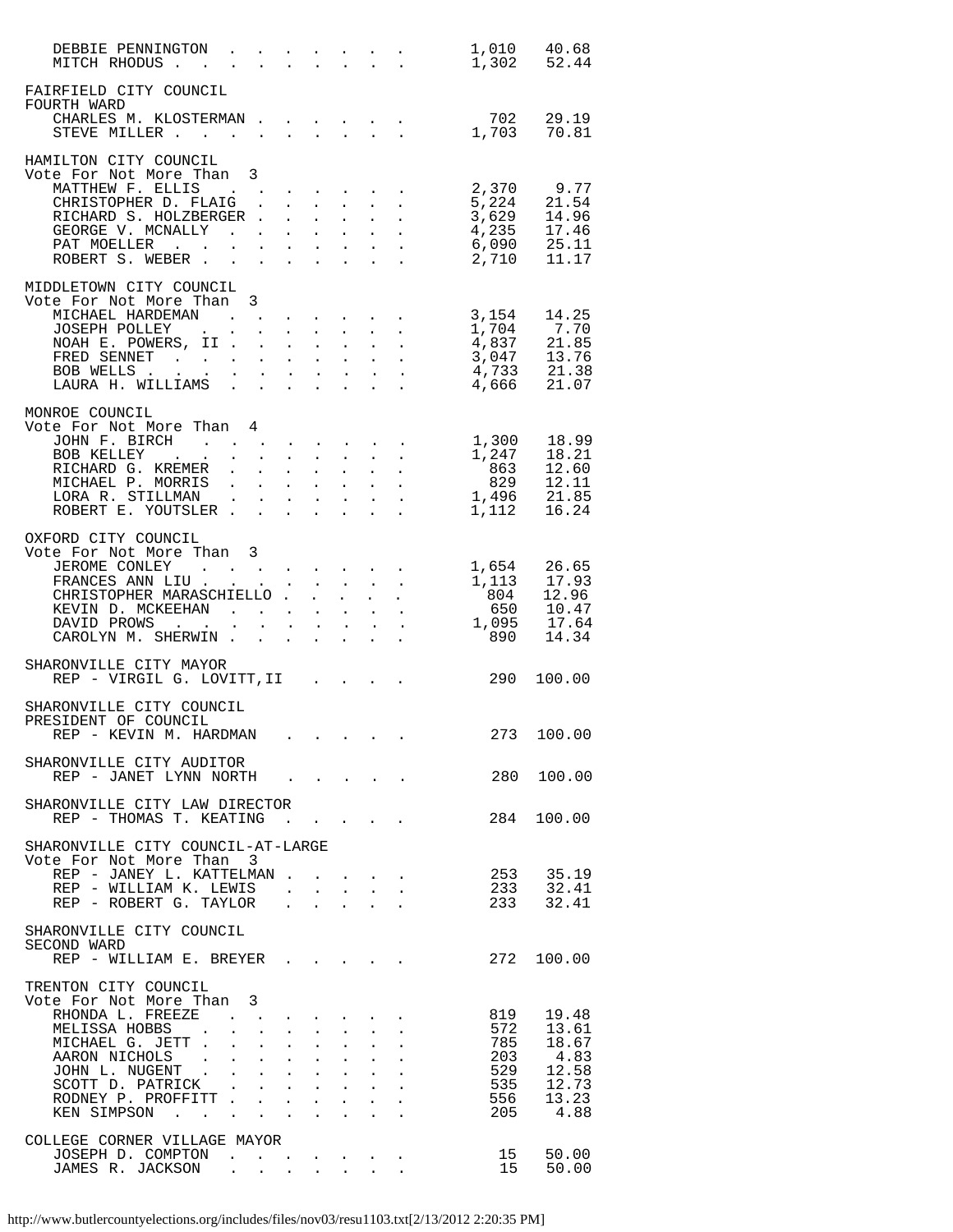| COLLEGE CORNER VILLAGE<br>CLERK-TREASURER<br>JENNIFER WOODS                                                       |                                                             |        |                                                                             |  |                                     |     | 26 100.00                 |
|-------------------------------------------------------------------------------------------------------------------|-------------------------------------------------------------|--------|-----------------------------------------------------------------------------|--|-------------------------------------|-----|---------------------------|
| COLLEGE CORNER VILLAGE COUNCIL<br>Vote For Not More Than<br>NO CANDIDATE FILED                                    | 2                                                           |        |                                                                             |  |                                     |     |                           |
| COLLEGE CORNER VILLAGE<br>MEMBER OF THE BOARD OF PUBLIC AFFAIRS<br>Vote For Not More Than 2<br>NO CANDIDATE FILED |                                                             |        |                                                                             |  |                                     |     |                           |
| JACKSONBURG MAYOR<br>NO CANDIDATE FILED                                                                           |                                                             |        |                                                                             |  |                                     |     |                           |
| JACKSONBURG CLERK-TREASURER<br>NO CANDIDATE FILED                                                                 |                                                             |        |                                                                             |  |                                     |     |                           |
| JACKSONBURG VILLAGE COUNCIL<br>Vote For Not More Than 2<br>NO CANDIDATE FILED                                     |                                                             |        |                                                                             |  |                                     |     |                           |
| MILLVILLE MAYOR<br>ROBERT P. SETTLES, SR.                                                                         |                                                             |        |                                                                             |  |                                     |     | 108 100.00                |
| MILLVILLE CLERK-TREASURER<br>JILL M. WILLIAMS                                                                     |                                                             |        |                                                                             |  |                                     | 113 | 100.00                    |
| MILLVILLE COUNCIL<br>Vote For Not More Than 2<br>DAVID PADDOCK.<br>MARC A. WILLIAMS .                             |                                                             |        |                                                                             |  |                                     |     | 96 51.06<br>92 48.94      |
| NEW MIAMI MAYOR                                                                                                   |                                                             |        |                                                                             |  |                                     |     |                           |
| KENNETH E. CHEEK<br>BILL J. FLYNN                                                                                 | and the contract of the state of                            |        |                                                                             |  |                                     | 77  | 176 39.29<br>17.19        |
| DONALD L. FOX, SR.<br>KRYSTAL T. MURRAY                                                                           |                                                             |        |                                                                             |  |                                     |     | $136$ $30.36$<br>59 13.17 |
| NEW MIAMI CLERK-TREASURER<br>JUANITA N. LINDY<br>CAROL N. SHAW.                                                   | $\bullet$ .<br><br><br><br><br><br><br><br><br><br><br><br> |        | $\mathcal{L}(\mathcal{A})$ . The contribution of $\mathcal{A}(\mathcal{A})$ |  |                                     |     | 305 73.14<br>112 26.86    |
| NEW MIAMI COUNCIL<br>Vote For Not More Than 2<br>BRENDA S. LAFRANCE                                               |                                                             |        |                                                                             |  |                                     |     | 292 100.00                |
| NEW MIAMI BOARD OF PUBLIC AFFAIRS<br>Vote For Not More Than 2                                                     |                                                             |        |                                                                             |  |                                     |     |                           |
| PATTY LIPSCOMB<br>JOHN LEE WINTER                                                                                 |                                                             |        |                                                                             |  |                                     |     | 209 48.95<br>218 51.05    |
| SEVEN MILE MAYOR<br>VIVIAN M. GORSUCH                                                                             |                                                             |        |                                                                             |  |                                     |     | 130 100.00                |
| SEVEN MILE CLERK-TREASURER<br>NO CANDIDATE FILED                                                                  |                                                             |        |                                                                             |  |                                     |     |                           |
| SEVEN MILE COUNCIL<br>Vote For Not More Than 2                                                                    |                                                             |        |                                                                             |  |                                     |     |                           |
| VANCE ZIMMERMAN<br>SEVEN MILE BOARD OF PUBLIC AFFAIRS                                                             |                                                             |        |                                                                             |  |                                     |     | 134 100.00                |
| Vote For Not More Than 2<br>MALINDA S. BACK                                                                       |                                                             |        |                                                                             |  |                                     |     |                           |
| THOMAS G. OWEN                                                                                                    |                                                             | $\sim$ |                                                                             |  |                                     |     | 127 50.40<br>125 49.60    |
| SOMERVILLE MAYOR<br>BJ GRIMES                                                                                     |                                                             |        |                                                                             |  |                                     |     | 57 100.00                 |
| SOMERVILLE CLERK-TREASURER<br>NO CANDIDATE FILED                                                                  |                                                             |        |                                                                             |  |                                     |     |                           |
| SOMERVILLE COUNCIL<br>Vote For Not More Than 2<br>NO CANDIDATE FILED                                              |                                                             |        |                                                                             |  |                                     |     |                           |
| FAIRFIELD TOWNSHIP TRUSTEE<br>W. DEAN LANGEVIN                                                                    |                                                             |        |                                                                             |  | and the contract of the contract of |     | 1,068 30.49               |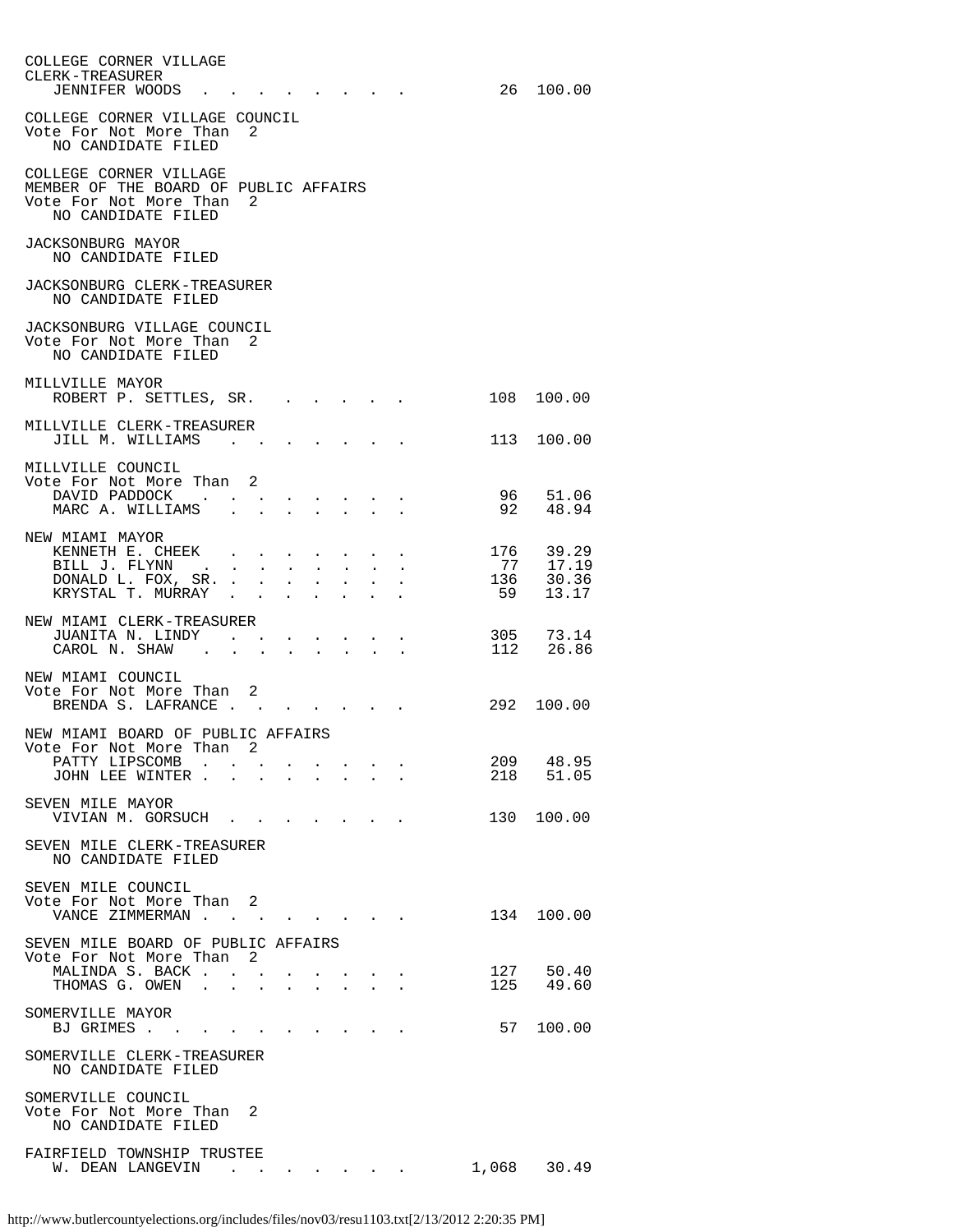| JOSEPH M. MCABEE<br>JOSEFH M. MCABEE<br>TERRY L. SCHARNHORST                                                                                                                                                                                                                              |                                                                                 |  |                                                                                                                                                                                                                                                                                                                                            |                                                                                                                                           | 1,275 36.40<br>1,160 33.11                                                                            |
|-------------------------------------------------------------------------------------------------------------------------------------------------------------------------------------------------------------------------------------------------------------------------------------------|---------------------------------------------------------------------------------|--|--------------------------------------------------------------------------------------------------------------------------------------------------------------------------------------------------------------------------------------------------------------------------------------------------------------------------------------------|-------------------------------------------------------------------------------------------------------------------------------------------|-------------------------------------------------------------------------------------------------------|
| FAIRFIELD TOWNSHIP CLERK<br>NANCY ANN BOCK                                                                                                                                                                                                                                                |                                                                                 |  |                                                                                                                                                                                                                                                                                                                                            | 2,827 100.00                                                                                                                              |                                                                                                       |
| HANOVER TOWNSHIP TRUSTEE<br>TIMOTHY S. DERICKSON<br>MELVIN A. SMITH                                                                                                                                                                                                                       | $\mathbf{L}^{\text{max}}$                                                       |  | $\begin{aligned} \frac{1}{2} \left( \begin{array}{ccc} 1 & 0 & 0 & 0 & 0 & 0 \\ 0 & 1 & 0 & 0 & 0 & 0 \\ 0 & 0 & 0 & 0 & 0 & 0 \\ 0 & 0 & 0 & 0 & 0 & 0 \\ 0 & 0 & 0 & 0 & 0 & 0 \\ 0 & 0 & 0 & 0 & 0 & 0 \\ 0 & 0 & 0 & 0 & 0 & 0 \\ 0 & 0 & 0 & 0 & 0 & 0 \\ 0 & 0 & 0 & 0 & 0 & 0 \\ 0 & 0 & 0 & 0 & 0 & 0 \\ 0 & 0 & 0 & 0 & 0 & 0 \\$ |                                                                                                                                           | 1,806 82.17<br>392 17.83                                                                              |
| HANOVER TOWNSHIP CLERK<br>ELIZABETH ANN BROSIUS                                                                                                                                                                                                                                           |                                                                                 |  |                                                                                                                                                                                                                                                                                                                                            |                                                                                                                                           | 1,817 100.00                                                                                          |
| LEMON TOWNSHIP TRUSTEE<br>ELSA CROUCHER<br>and the contract of the contract of the contract of the contract of the contract of the contract of the contract of the contract of the contract of the contract of the contract of the contract of the contract of the contra<br>$\mathbf{r}$ |                                                                                 |  |                                                                                                                                                                                                                                                                                                                                            |                                                                                                                                           | 1,608 100.00                                                                                          |
| LEMON TOWNSHIP CLERK<br>RITA ANN TANNREUTHER                                                                                                                                                                                                                                              |                                                                                 |  |                                                                                                                                                                                                                                                                                                                                            |                                                                                                                                           | 1,509 100.00                                                                                          |
| LIBERTY TOWNSHIP TRUSTEE                                                                                                                                                                                                                                                                  |                                                                                 |  |                                                                                                                                                                                                                                                                                                                                            |                                                                                                                                           |                                                                                                       |
|                                                                                                                                                                                                                                                                                           |                                                                                 |  |                                                                                                                                                                                                                                                                                                                                            | 369 9.67<br>2,357 61.78                                                                                                                   |                                                                                                       |
| RON BRILLHART<br>DAVID E. KERN<br>NAOMI ORMES                                                                                                                                                                                                                                             |                                                                                 |  |                                                                                                                                                                                                                                                                                                                                            |                                                                                                                                           | $1,089$ 28.55                                                                                         |
| LIBERTY TOWNSHIP CLERK<br>ROGER REYNOLDS<br>the contract of the contract of the contract of the contract of the contract of the contract of the contract of                                                                                                                               |                                                                                 |  |                                                                                                                                                                                                                                                                                                                                            |                                                                                                                                           | 3,087 100.00                                                                                          |
| MADISON TOWNSHIP TRUSTEE                                                                                                                                                                                                                                                                  |                                                                                 |  |                                                                                                                                                                                                                                                                                                                                            |                                                                                                                                           |                                                                                                       |
|                                                                                                                                                                                                                                                                                           |                                                                                 |  |                                                                                                                                                                                                                                                                                                                                            |                                                                                                                                           | 223     12.74<br>868     49.60                                                                        |
| CHARLES W. BENTON<br>ALAN DANIEL<br>BRETT OAKLEY                                                                                                                                                                                                                                          |                                                                                 |  |                                                                                                                                                                                                                                                                                                                                            |                                                                                                                                           |                                                                                                       |
|                                                                                                                                                                                                                                                                                           |                                                                                 |  |                                                                                                                                                                                                                                                                                                                                            |                                                                                                                                           | 659 37.66                                                                                             |
| MADISON TOWNSHIP CLERK<br>AMY SCHENCK                                                                                                                                                                                                                                                     | the contract of the contract of the contract of the contract of the contract of |  |                                                                                                                                                                                                                                                                                                                                            |                                                                                                                                           | 1,410 100.00                                                                                          |
| MILFORD TOWNSHIP TRUSTEE                                                                                                                                                                                                                                                                  |                                                                                 |  |                                                                                                                                                                                                                                                                                                                                            |                                                                                                                                           |                                                                                                       |
|                                                                                                                                                                                                                                                                                           |                                                                                 |  |                                                                                                                                                                                                                                                                                                                                            |                                                                                                                                           | 223       18.51<br>646       53.61                                                                    |
| RON SCOTT                                                                                                                                                                                                                                                                                 |                                                                                 |  |                                                                                                                                                                                                                                                                                                                                            | 336 27.88                                                                                                                                 |                                                                                                       |
| MILFORD TOWNSHIP CLERK<br>GREGG T. CARMACK                                                                                                                                                                                                                                                |                                                                                 |  |                                                                                                                                                                                                                                                                                                                                            | $\begin{array}{ccccccc}\n & . & . & . & . & . & . & 133 \\  & . & . & . & . & . & . & 878 \\  & . & . & . & . & . & . & 216\n\end{array}$ | 10.84                                                                                                 |
| SUSANNE DUNKELBERGER.<br>MOLLIE L. HANSEL                                                                                                                                                                                                                                                 |                                                                                 |  |                                                                                                                                                                                                                                                                                                                                            |                                                                                                                                           | 71.56<br>17.60                                                                                        |
|                                                                                                                                                                                                                                                                                           |                                                                                 |  |                                                                                                                                                                                                                                                                                                                                            |                                                                                                                                           |                                                                                                       |
| MORGAN TOWNSHIP TRUSTEE                                                                                                                                                                                                                                                                   |                                                                                 |  |                                                                                                                                                                                                                                                                                                                                            |                                                                                                                                           |                                                                                                       |
| NANCY J. POE.<br>ANTHONY T. SEARS<br>$\mathbf{L}$                                                                                                                                                                                                                                         |                                                                                 |  |                                                                                                                                                                                                                                                                                                                                            |                                                                                                                                           | 875     68.31<br>406     31.69                                                                        |
| MORGAN TOWNSHIP CLERK<br>CHARLOTTE E. LAHMANN                                                                                                                                                                                                                                             |                                                                                 |  |                                                                                                                                                                                                                                                                                                                                            |                                                                                                                                           | 1,064 100.00                                                                                          |
| OXFORD TOWNSHIP TRUSTEE<br>JAMES B. MCDONOUGH 2,148 100.00                                                                                                                                                                                                                                |                                                                                 |  |                                                                                                                                                                                                                                                                                                                                            |                                                                                                                                           |                                                                                                       |
| OXFORD TOWNSHIP TRUSTEE                                                                                                                                                                                                                                                                   |                                                                                 |  |                                                                                                                                                                                                                                                                                                                                            |                                                                                                                                           |                                                                                                       |
| UNEXPIRED TERM ENDING 12/31/2005<br>GERALD L. COLLINS                                                                                                                                                                                                                                     |                                                                                 |  |                                                                                                                                                                                                                                                                                                                                            |                                                                                                                                           |                                                                                                       |
|                                                                                                                                                                                                                                                                                           |                                                                                 |  |                                                                                                                                                                                                                                                                                                                                            |                                                                                                                                           |                                                                                                       |
|                                                                                                                                                                                                                                                                                           |                                                                                 |  |                                                                                                                                                                                                                                                                                                                                            |                                                                                                                                           |                                                                                                       |
| OXFORD TOWNSHIP CLERK<br>IRENE M. JONES                                                                                                                                                                                                                                                   |                                                                                 |  |                                                                                                                                                                                                                                                                                                                                            |                                                                                                                                           | $\begin{array}{ccc} 1\,, 203 & \quad 41\,.63 \\ 1\,, 687 & \quad 58\,.37 \end{array}$<br>2,201 100.00 |
|                                                                                                                                                                                                                                                                                           |                                                                                 |  |                                                                                                                                                                                                                                                                                                                                            |                                                                                                                                           |                                                                                                       |
| REILY TOWNSHIP TRUSTEE<br>TIM MILLER .                                                                                                                                                                                                                                                    |                                                                                 |  |                                                                                                                                                                                                                                                                                                                                            |                                                                                                                                           |                                                                                                       |
|                                                                                                                                                                                                                                                                                           |                                                                                 |  |                                                                                                                                                                                                                                                                                                                                            |                                                                                                                                           | 253       24.23<br>791        75.77                                                                   |
| REILY TOWNSHIP CLERK<br>N. SUE BREEN.                                                                                                                                                                                                                                                     |                                                                                 |  |                                                                                                                                                                                                                                                                                                                                            |                                                                                                                                           | 834 100.00                                                                                            |
| ROSS TOWNSHIP TRUSTEE                                                                                                                                                                                                                                                                     |                                                                                 |  |                                                                                                                                                                                                                                                                                                                                            |                                                                                                                                           |                                                                                                       |
| DAVID LEE BRUEWER                                                                                                                                                                                                                                                                         |                                                                                 |  |                                                                                                                                                                                                                                                                                                                                            |                                                                                                                                           | 437 25.86                                                                                             |
|                                                                                                                                                                                                                                                                                           |                                                                                 |  |                                                                                                                                                                                                                                                                                                                                            |                                                                                                                                           |                                                                                                       |
| DAVID DE BRUEWER<br>ELLEN YORDY<br>DAVID M. YOUNG<br>                                                                                                                                                                                                                                     |                                                                                 |  |                                                                                                                                                                                                                                                                                                                                            |                                                                                                                                           | 857 50.71<br>396 23.43                                                                                |
| ROSS TOWNSHIP CLERK<br>JUDY HUFFMAN                                                                                                                                                                                                                                                       |                                                                                 |  |                                                                                                                                                                                                                                                                                                                                            |                                                                                                                                           | 1,373 100.00                                                                                          |
| ST CLAIR TOWNSHIP TRUSTEE<br>JEWEL COLLINS 883 100.00                                                                                                                                                                                                                                     |                                                                                 |  |                                                                                                                                                                                                                                                                                                                                            |                                                                                                                                           |                                                                                                       |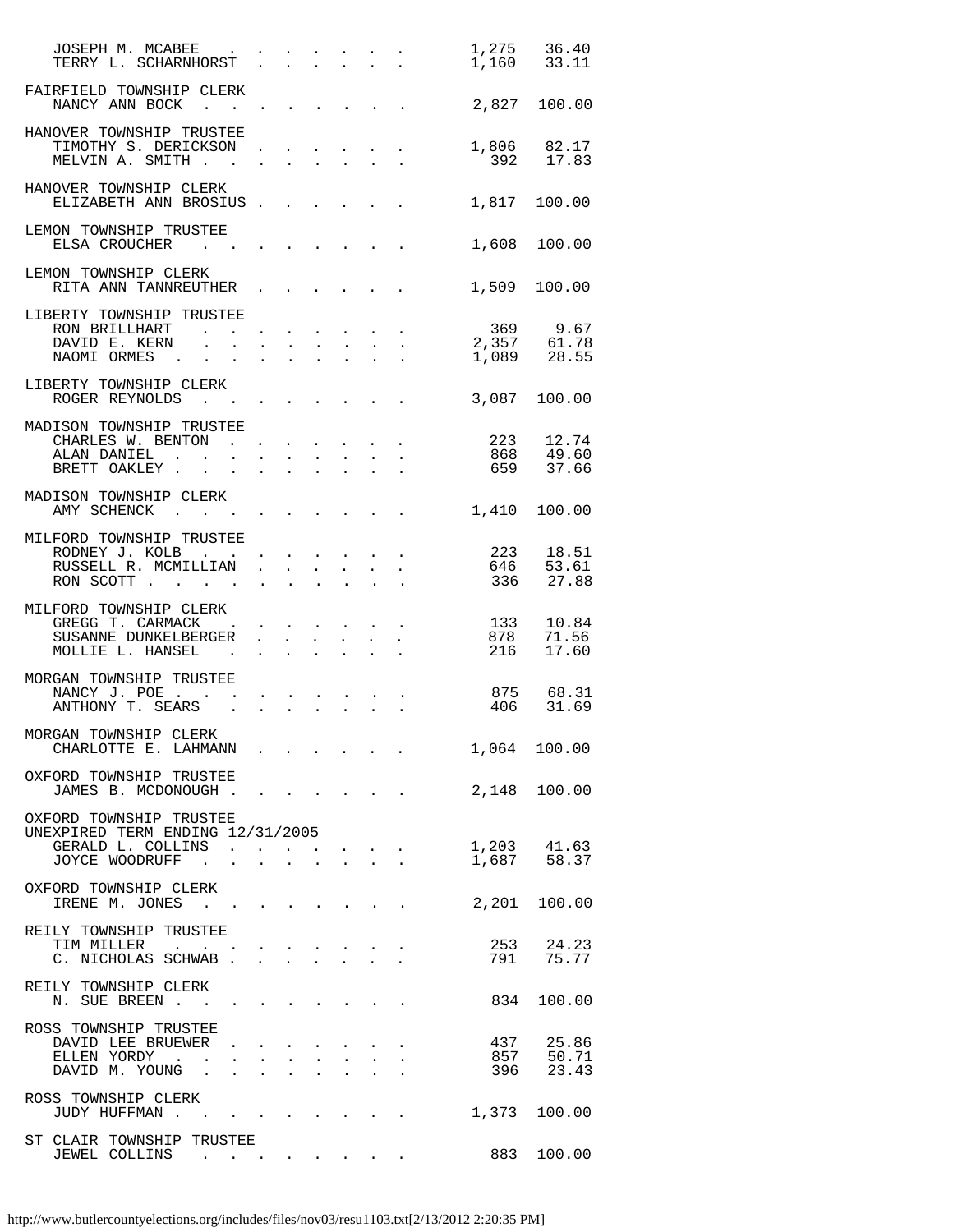| ST CLAIR TOWNSHIP CLERK<br>RHONDA M. GENTRY                                                              |                      |                                          |              |                                                                                                                  |                                        |                           |                                                                                                                                                                                                                                                                                                                                                                                                                                                                 |                                   | 816 100.00 |
|----------------------------------------------------------------------------------------------------------|----------------------|------------------------------------------|--------------|------------------------------------------------------------------------------------------------------------------|----------------------------------------|---------------------------|-----------------------------------------------------------------------------------------------------------------------------------------------------------------------------------------------------------------------------------------------------------------------------------------------------------------------------------------------------------------------------------------------------------------------------------------------------------------|-----------------------------------|------------|
| WAYNE TOWNSHIP TRUSTEE                                                                                   |                      |                                          |              |                                                                                                                  |                                        |                           |                                                                                                                                                                                                                                                                                                                                                                                                                                                                 |                                   |            |
| ROBERT V. HOELLE 628 54.42<br>TIM TAYLOR 526 45.58                                                       |                      |                                          |              |                                                                                                                  |                                        |                           |                                                                                                                                                                                                                                                                                                                                                                                                                                                                 |                                   |            |
| WAYNE TOWNSHIP CLERK                                                                                     |                      |                                          |              |                                                                                                                  |                                        |                           |                                                                                                                                                                                                                                                                                                                                                                                                                                                                 |                                   |            |
| MARIE GRAHAM 675 62.33<br>KENNY PHARES                                                                   |                      |                                          |              |                                                                                                                  |                                        |                           |                                                                                                                                                                                                                                                                                                                                                                                                                                                                 | 408                               | 37.67      |
| WEST CHESTER TOWNSHIP TRUSTEE                                                                            |                      |                                          |              |                                                                                                                  |                                        |                           |                                                                                                                                                                                                                                                                                                                                                                                                                                                                 |                                   |            |
|                                                                                                          |                      |                                          |              |                                                                                                                  |                                        |                           |                                                                                                                                                                                                                                                                                                                                                                                                                                                                 |                                   |            |
|                                                                                                          |                      |                                          |              |                                                                                                                  |                                        |                           |                                                                                                                                                                                                                                                                                                                                                                                                                                                                 |                                   |            |
| GEORGE F. LANG 488 4.84<br>DAVID TACOSIK 493 34.66<br>DANIEL A. WAGNER 961 9.54                          |                      |                                          |              |                                                                                                                  |                                        |                           |                                                                                                                                                                                                                                                                                                                                                                                                                                                                 |                                   |            |
| WEST CHESTER TOWNSHIP CLERK<br>PATRICIA S. WILLIAMS                                                      |                      |                                          |              |                                                                                                                  |                                        |                           |                                                                                                                                                                                                                                                                                                                                                                                                                                                                 | 8,148 100.00                      |            |
| BUTLER COUNTY GOVERNING BOARD OF<br>EDUCATIONAL SERVICE CENTER                                           |                      |                                          |              |                                                                                                                  |                                        |                           |                                                                                                                                                                                                                                                                                                                                                                                                                                                                 |                                   |            |
| Vote For Not More Than 2                                                                                 |                      |                                          |              |                                                                                                                  |                                        |                           |                                                                                                                                                                                                                                                                                                                                                                                                                                                                 |                                   |            |
|                                                                                                          |                      |                                          |              |                                                                                                                  |                                        |                           |                                                                                                                                                                                                                                                                                                                                                                                                                                                                 |                                   |            |
|                                                                                                          |                      |                                          |              |                                                                                                                  |                                        |                           |                                                                                                                                                                                                                                                                                                                                                                                                                                                                 |                                   |            |
|                                                                                                          |                      |                                          |              |                                                                                                                  |                                        |                           |                                                                                                                                                                                                                                                                                                                                                                                                                                                                 |                                   |            |
| HAMILTON COUNTY GOVERNING BOARD OF<br>EDUCATIONAL SERVICE CENTER<br>Vote For Not More Than               | 2                    |                                          |              |                                                                                                                  |                                        |                           |                                                                                                                                                                                                                                                                                                                                                                                                                                                                 |                                   |            |
| MARILEE G. BROSCHEID 105 57.69                                                                           |                      |                                          |              |                                                                                                                  |                                        |                           |                                                                                                                                                                                                                                                                                                                                                                                                                                                                 | 77 42.31                          |            |
| BARBARA A. PARRY<br>PREBLE COUNTY GOVERNING BOARD OF<br>EDUCATIONAL SERVICE CENTER                       |                      |                                          |              |                                                                                                                  |                                        |                           |                                                                                                                                                                                                                                                                                                                                                                                                                                                                 |                                   |            |
| Vote For Not More Than 2<br>KEVIN JOHNSTON                                                               |                      |                                          |              |                                                                                                                  |                                        |                           | $\mathbf{u}^{\prime}$ , $\mathbf{u}^{\prime}$ , $\mathbf{u}^{\prime}$ , $\mathbf{u}^{\prime}$ , $\mathbf{u}^{\prime}$ , $\mathbf{u}^{\prime}$ , $\mathbf{u}^{\prime}$ , $\mathbf{u}^{\prime}$                                                                                                                                                                                                                                                                   | 36 59.02                          |            |
| CARRIE M. STEELE                                                                                         |                      |                                          |              |                                                                                                                  |                                        |                           |                                                                                                                                                                                                                                                                                                                                                                                                                                                                 | 25                                | 40.98      |
| COLLEGE CORNER LOCAL SCHOOL DISTRICT<br>MEMBER OF BOARD OF EDUCATION<br>Vote For Not More Than           | 2                    |                                          |              |                                                                                                                  |                                        |                           |                                                                                                                                                                                                                                                                                                                                                                                                                                                                 |                                   |            |
| MICHAEL S. MCDONOUGH                                                                                     |                      |                                          |              |                                                                                                                  |                                        |                           |                                                                                                                                                                                                                                                                                                                                                                                                                                                                 |                                   | 30 100.00  |
| EDGEWOOD CITY SCHOOL DISTRICT<br>MEMBER OF BOARD OF EDUCATION<br>Vote For Not More Than 2                |                      |                                          |              |                                                                                                                  |                                        |                           |                                                                                                                                                                                                                                                                                                                                                                                                                                                                 |                                   |            |
| LINDA R. MCINTIRE<br>LISA M. MCINTOSH                                                                    |                      |                                          |              |                                                                                                                  |                                        |                           | . The state of the state of the state of the state of the state of the state of the $\alpha$                                                                                                                                                                                                                                                                                                                                                                    | 1,724<br>$1,687$ $32.88$          | 33.61      |
| JOHN R. SNYDER<br>$\sim$ $\sim$                                                                          | $\sim$               | $\mathbf{L}$                             | $\mathbf{L}$ | $\sim 10^{-10}$                                                                                                  | $\mathbf{r} = \mathbf{r} + \mathbf{r}$ |                           |                                                                                                                                                                                                                                                                                                                                                                                                                                                                 | 1,719                             | 33.51      |
| FAIRFIELD CITY SCHOOL DISTRICT<br>MEMBER OF BOARD OF EDUCATION<br>Vote For Not More Than                 | 2                    |                                          |              |                                                                                                                  |                                        |                           |                                                                                                                                                                                                                                                                                                                                                                                                                                                                 |                                   |            |
| JOHN W. LAWSON                                                                                           |                      |                                          |              |                                                                                                                  |                                        |                           |                                                                                                                                                                                                                                                                                                                                                                                                                                                                 | 3,397                             | 19.53      |
| JOHN M. PENNELL .<br>TERRY SENGER                                                                        |                      |                                          |              |                                                                                                                  |                                        |                           |                                                                                                                                                                                                                                                                                                                                                                                                                                                                 | 4,061 23.34<br>4,338 24.94        |            |
| NANCY L. WENNING                                                                                         | $\mathbf{r}$         | $\mathbf{r} = \mathbf{r} + \mathbf{r}$ . |              | $\mathbf{L}^{\text{max}}$                                                                                        | $\mathbf{L}$                           |                           | <b>Service</b> State                                                                                                                                                                                                                                                                                                                                                                                                                                            | 5,600                             | 32.19      |
| FAIRFIELD CITY SCHOOL DISTRICT<br>MEMBER OF BOARD OF EDUCATION UNEX. TERM ENDING 12/31/05                |                      |                                          |              |                                                                                                                  |                                        |                           |                                                                                                                                                                                                                                                                                                                                                                                                                                                                 |                                   |            |
| ANNE CRONE<br>$\mathcal{L}^{\text{max}}$ , and $\mathcal{L}^{\text{max}}$<br>$\,$ .<br>ARNOLD D. ENGEL . | $\ddot{\phantom{1}}$ |                                          | $\sim$       | $\mathcal{L}(\mathcal{A})$ . The contribution of the $\mathcal{A}(\mathcal{A})$<br>$\mathbf{L}$ and $\mathbf{L}$ |                                        | $\mathbf{L} = \mathbf{L}$ |                                                                                                                                                                                                                                                                                                                                                                                                                                                                 | 6,777  64.65<br>3,705  35.35      |            |
| HAMILTON CITY SCHOOL DISTRICT<br>MEMBER OF BOARD OF EDUCATION<br>Vote For Not More Than 2                |                      |                                          |              |                                                                                                                  |                                        |                           |                                                                                                                                                                                                                                                                                                                                                                                                                                                                 |                                   |            |
| LARRY E. BOWLING<br>LORI A. LEWIS<br><b>Contract Contract</b>                                            |                      |                                          |              |                                                                                                                  |                                        |                           | $\label{eq:2.1} \begin{split} \mathcal{L}_{\mathcal{A}}(\mathbf{x}) & = \mathcal{L}_{\mathcal{A}}(\mathbf{x}) + \mathcal{L}_{\mathcal{A}}(\mathbf{x}) + \mathcal{L}_{\mathcal{A}}(\mathbf{x}) + \mathcal{L}_{\mathcal{A}}(\mathbf{x}) \\ & = \mathcal{L}_{\mathcal{A}}(\mathbf{x}) + \mathcal{L}_{\mathcal{A}}(\mathbf{x}) + \mathcal{L}_{\mathcal{A}}(\mathbf{x}) + \mathcal{L}_{\mathcal{A}}(\mathbf{x}) + \mathcal{L}_{\mathcal{A}}(\mathbf{x}) \end{split}$ | 5,839  49.63<br>5,927  50.37      |            |
| LAKOTA LOCAL SCHOOL DISTRICT<br>MEMBER OF BOARD OF EDUCATION<br>Vote For Not More Than                   | 2                    |                                          |              |                                                                                                                  |                                        |                           |                                                                                                                                                                                                                                                                                                                                                                                                                                                                 |                                   |            |
| SUSAN P. MCLAUGHLIN<br>DANIEL WARNCKE                                                                    |                      |                                          |              |                                                                                                                  |                                        |                           |                                                                                                                                                                                                                                                                                                                                                                                                                                                                 |                                   |            |
|                                                                                                          |                      |                                          |              |                                                                                                                  |                                        |                           |                                                                                                                                                                                                                                                                                                                                                                                                                                                                 | 9,447     54.10<br>8,015    45.90 |            |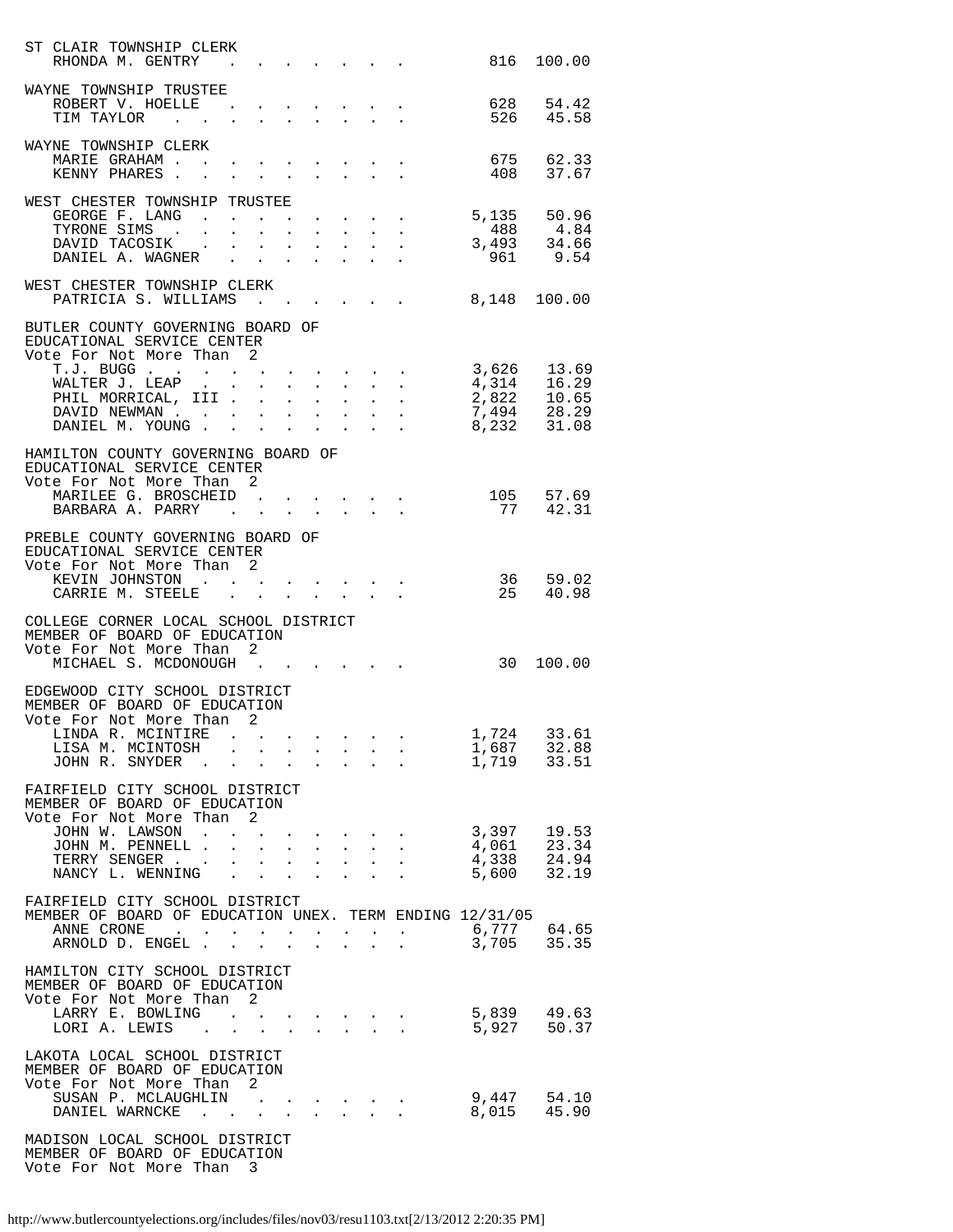| JOHN E. BRUNSWICK                                                                                                   |  |  |                           |                                                                                                 | 659                 | 16.94                                              |
|---------------------------------------------------------------------------------------------------------------------|--|--|---------------------------|-------------------------------------------------------------------------------------------------|---------------------|----------------------------------------------------|
|                                                                                                                     |  |  |                           |                                                                                                 |                     |                                                    |
| MADISON LOCAL SCHOOL DISTRICT<br>MEMBER OF BOARD OF EDUCATION UNEX. TERM ENDING 12/31/05<br>ALBERTA DERROUGH        |  |  |                           |                                                                                                 |                     | 1,161 100.00                                       |
| MASON CITY SCHOOL DISTRICT<br>MEMBER OF BOARD OF EDUCATION<br>Vote For Not More Than 2                              |  |  |                           |                                                                                                 |                     |                                                    |
| DEBBIE DELP 20 31.75<br>ERIC B. KANTOR 19 30.16<br>MICHAEL JAMES LANE 11 17.46<br>KEVIN WISE 13 20.63               |  |  |                           |                                                                                                 |                     |                                                    |
| MIDDLETOWN CITY SCHOOL DISTRICT<br>MEMBER OF BOARD OF EDUCATION<br>Vote For Not More Than 3                         |  |  |                           |                                                                                                 |                     |                                                    |
| MARK MCCLURE 5,011 25.43<br>KATIE MCNEIL 5,998 30.44<br>GREGORY TYUS 4,024 20.42<br>JOHN J. VENTURELLA 4,671 23.71  |  |  |                           |                                                                                                 |                     |                                                    |
| MONROE LOCAL SCHOOL DISTRICT                                                                                        |  |  |                           |                                                                                                 |                     |                                                    |
| MEMBER OF BOARD OF EDUCATION<br>Vote For Not More Than 2                                                            |  |  |                           |                                                                                                 |                     |                                                    |
| JAMIE PIERCE 1,327 34.49<br>SUZI RUBIN 1,253 32.56<br>CHRIS SNYDER 1,268 32.95                                      |  |  |                           |                                                                                                 |                     |                                                    |
| NEW MIAMI LOCAL SCHOOL DISTRICT<br>MEMBER OF BOARD OF EDUCATION<br>Vote For Not More Than 3                         |  |  |                           |                                                                                                 |                     |                                                    |
| e For Not More Than 3<br>CHARLES R. COOK 363 32.32<br>SUSAN J. PRICE 375 33.39<br>CHRISTINE RUDER                   |  |  |                           |                                                                                                 | $\cdot$ 385 34.28   |                                                    |
| NEW MIAMI LOCAL SCHOOL DISTRICT<br>MEMBER OF BOARD OF EDUCATION UNEX TERM ENDING 12/31/05                           |  |  |                           |                                                                                                 |                     |                                                    |
| ELEANOR CARBARY 531 100.00                                                                                          |  |  |                           |                                                                                                 |                     |                                                    |
| NORTHWEST LOCAL SCHOOL DISTRICT<br>MEMBER OF BOARD OF EDUCATION<br>Vote For Not More Than 2                         |  |  |                           |                                                                                                 |                     |                                                    |
| JIM LAY                                                                                                             |  |  |                           |                                                                                                 | 1 7.69              |                                                    |
| SUZANNE LOESCH LEKSON<br>RICK H. STEWART                                                                            |  |  | $\mathbf{L} = \mathbf{L}$ |                                                                                                 | $\overline{a}$<br>4 | 15.38<br>30.77                                     |
| PREBLE SHAWNEE LOCAL SCHOOL DISTRICT<br>MEMBER OF BOARD OF EDUCATION<br>Vote For Not More Than 2                    |  |  |                           |                                                                                                 |                     |                                                    |
| TODD E. COTTINGIM<br>HAROLD NIEHAUS<br>STEVE WOODARD                                                                |  |  |                           |                                                                                                 | 15<br>9<br>12       | 41.67<br>25.00<br>33.33                            |
| PRINCETON CITY SCHOOL DISTRICT<br>MEMBER OF BOARD OF EDUCATION                                                      |  |  |                           |                                                                                                 |                     |                                                    |
| Vote For Not More Than 3<br>GARY A. BRYSON                                                                          |  |  |                           |                                                                                                 | 251                 | 29.67                                              |
| SANDY LEACH<br>ROSS LOCAL SCHOOL DISTRICT                                                                           |  |  |                           |                                                                                                 |                     | 129 15.25<br>244 28.84<br>222 26.24                |
| MEMBER OF BOARD OF EDUCATION<br>Vote For Not More Than 3<br>MARCIA CANTER                                           |  |  |                           | $\mathbf{z} = \mathbf{z} + \mathbf{z}$ , where $\mathbf{z} = \mathbf{z} + \mathbf{z}$ , we have |                     |                                                    |
| RICHARD W. EMERY<br>DARRYL D. HUFF<br>DARRELL W. RAMSEY                                                             |  |  |                           | $\frac{1}{2} \left( \begin{array}{ccc} 1 & 1 & 1 & 1 \\ 1 & 1 & 1 & 1 \end{array} \right)$      | 1,867               | 1,906 27.32<br>1,651 23.67<br>1,552 22.25<br>26.76 |
| SOUTHWEST LOCAL SCHOOL DISTRICT<br>MEMBER OF BOARD OF EDUCATION<br>Vote For Not More Than 3<br>JEFFREY PAUL BIDDLE. |  |  |                           |                                                                                                 |                     | 31.41                                              |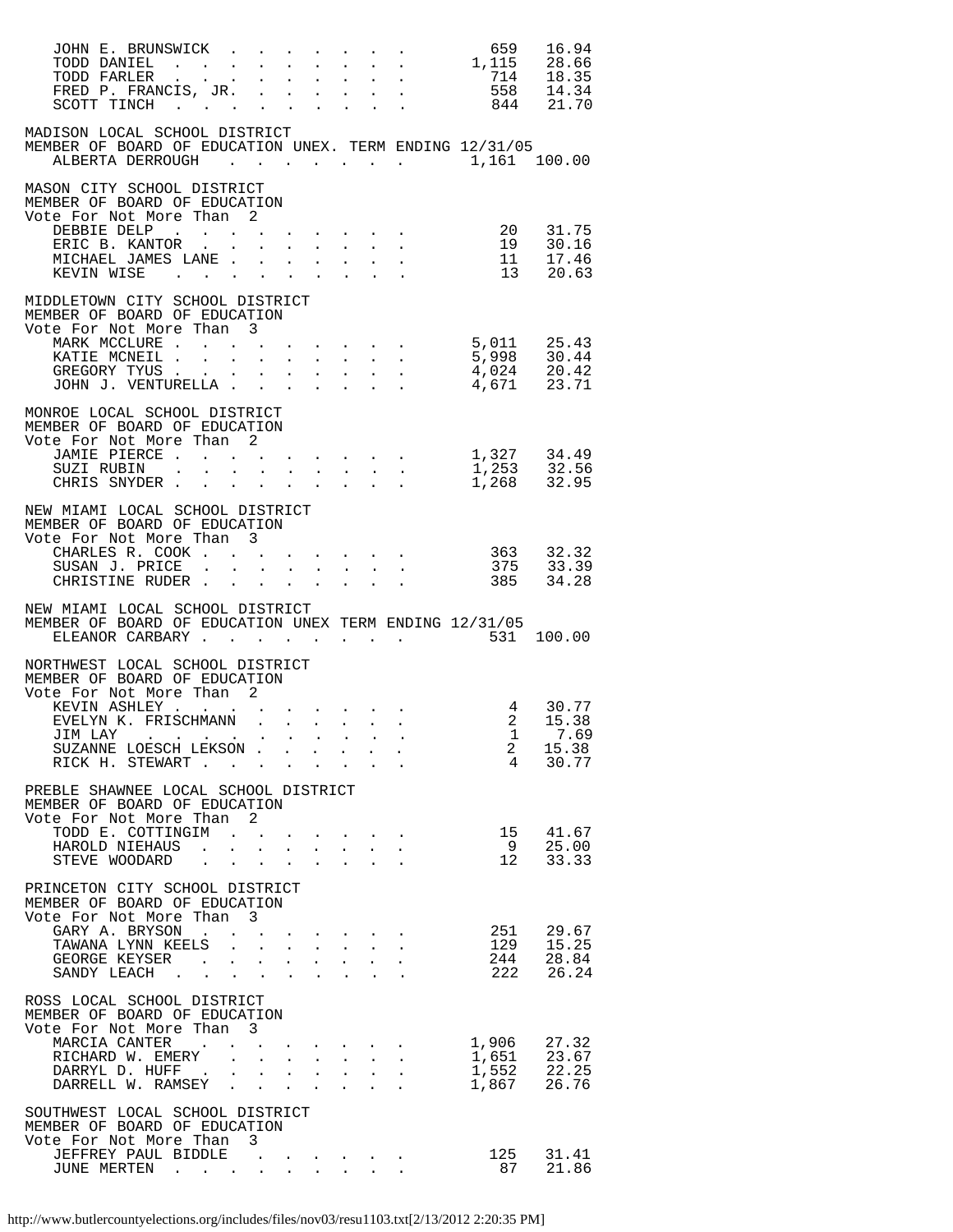| CARROLL E. ROBERTS                                                                         |                                                                                                                                               |                      |                 |                                                                                            |        |  | 126        | 31.66 |
|--------------------------------------------------------------------------------------------|-----------------------------------------------------------------------------------------------------------------------------------------------|----------------------|-----------------|--------------------------------------------------------------------------------------------|--------|--|------------|-------|
| SANDY STEPHENS                                                                             |                                                                                                                                               |                      |                 |                                                                                            |        |  | 60 —       | 15.08 |
| TALAWANDA CITY SCHOOL DISTRICT<br>MEMBER OF BOARD OF EDUCATION<br>Vote For Not More Than 3 |                                                                                                                                               |                      |                 |                                                                                            |        |  |            |       |
| GLENN E. BAILEY.                                                                           |                                                                                                                                               | $\sim$               |                 |                                                                                            |        |  | 2,386      | 12.95 |
| MARVIN L. BEEKMAN                                                                          |                                                                                                                                               |                      |                 | $\mathbf{r} = \mathbf{r} + \mathbf{r} + \mathbf{r} + \mathbf{r} + \mathbf{r} + \mathbf{r}$ |        |  | 1,722 9.35 |       |
| MARK L. BUTTERFIELD                                                                        |                                                                                                                                               | $\ddot{\phantom{a}}$ | $\cdot$ $\cdot$ |                                                                                            |        |  | 3,739      | 20.30 |
| CATHY NEWREN                                                                               | $\ddot{\phantom{a}}$                                                                                                                          |                      |                 |                                                                                            | $\sim$ |  | 1,916      | 10.40 |
| MICHAEL<br>SHEFF                                                                           | $\begin{array}{cccccccccccccc} \bullet & \bullet & \bullet & \bullet & \bullet & \bullet & \bullet & \bullet & \bullet & \bullet \end{array}$ |                      |                 |                                                                                            |        |  | 2,706      | 14.69 |
| DARRELL SMITH                                                                              | and a strong control of the strong strong                                                                                                     |                      |                 |                                                                                            |        |  | 3,422      | 18.57 |
| LOIS A. VOLLMER                                                                            |                                                                                                                                               |                      |                 |                                                                                            |        |  | 2,532      | 13.74 |
| *********************************                                                          |                                                                                                                                               |                      |                 |                                                                                            |        |  |            |       |
|                                                                                            |                                                                                                                                               |                      |                 |                                                                                            |        |  |            |       |
| &.<br>U E<br>N S<br>STIO<br>O                                                              | I S S U E S                                                                                                                                   |                      |                 |                                                                                            |        |  |            |       |

| *********************************                                                                                                                                                                                                                                                                          |                              |
|------------------------------------------------------------------------------------------------------------------------------------------------------------------------------------------------------------------------------------------------------------------------------------------------------------|------------------------------|
| ISSUE 1 PROPOSED CONSTITUTIONAL AMENDMENT<br>CREATING JOBS AND STIMULATING ECONOMIC GROWTH<br>YES<br>NO.<br>the contract of the contract of the contract of the contract of the contract of the contract of the contract of<br>$\sim$ 100 $\sim$ 100 $\sim$                                                | 28,031 44.70<br>34,673 55.30 |
| ISSUE 2 PROPOSED TAX LEVY - MORGAN TWP.<br>EMERGENCY MEDICAL, 1 MILL, 5 YEARS<br>FOR THE TAX LEVY 883 66.09<br>AGAINST THE TAX LEVY                                                                                                                                                                        | 453 33.91                    |
| ISSUE 3 PROPOSED TAX LEVY (UNINCORPORATED)<br>OXFORD TWP. POLICE, 1.75 MILLS, CONTINUING<br>FOR THE TAX LEVY $\cdots$ $\cdots$ $\cdots$                                                                                                                                                                    | 541 60.58<br>352 39.42       |
| ISSUE 4 PROPOSED TAX LEVY (REPLACEMENT)<br>ROSS TWP. (UNINCORPORATED) POLICE, 1 MILL, 5 YEARS<br>FOR THE TAX LEVY<br>AGAINST THE TAX LEVY                                                                                                                                                                  | 923 56.18                    |
| ISSUE 5 PROPOSED TAX LEVY (REPLACEMENT)<br>ST. CLAIR TWP. (UNINCORPORATED) FIRE, 0.75 MILL, 5 YRS                                                                                                                                                                                                          |                              |
| ISSUE 6 PROPOSED TAX LEVY<br>WEST CHESTER TWP. PARKS, 1.95 MILLS, CONTINUING                                                                                                                                                                                                                               | 4,590 41.99                  |
| ISSUE 7 PROPOSED BOND ISSUE<br>MIDDLETOWN CSD, 4.5 MILLS, 28 YEARS<br>FOR THE BOND ISSUE<br>AGAINST THE BOND ISSUE                                                                                                                                                                                         | 4,793 51.69<br>4,479 48.31   |
| ISSUE 8 PROPOSED BOND ISSUE<br>TALAWANDA CSD, 1.19 MILLS, 27 YEARS<br>FOR THE BOND ISSUE 3,799 50.38<br>AGAINST THE BOND ISSUE 3,741 49.62                                                                                                                                                                 |                              |
| ISSUE 9 LOCAL OPTION PRECINCT 3AG<br>PARTICULAR LOCATION 2020 TYTUS AVE (MAX'S MART)<br>$\begin{array}{cccc} 95 & 48.72 \\ 100 & 51.28 \end{array}$                                                                                                                                                        |                              |
| ISSUE 10 LOCAL OPTION PRECINCT 4AQ<br>PARTICULAR LOCATION 2121 HAM.-MIDD. RD PAUL'S DRIVE THRU<br>$\cdot$ 134 66.67<br>YES<br>67<br>NO.<br>المتناوب والمستنقل والمستنقل والمستنقل والمستنقل والمستنقل                                                                                                      | 33.33                        |
| ISSUE 11 LOCAL OPTION PRECINCT 4BE<br>PARTICULAR LOCATION 2600 OXFORD MILL. RD (INDIAN RIDGE)<br>207<br>YES .<br>$\mathbf{u} = \mathbf{u} \cdot \mathbf{u}$<br>$\ddot{\phantom{0}}$<br>$\ddot{\phantom{1}}$ .<br>$\sim$ $\sim$<br>$\ddot{\phantom{1}}$<br>$\sim$ $-$<br>169<br>NO.<br>$\ddot{\phantom{a}}$ | 55.05<br>44.95               |
| ISSUE 12 LOCAL OPTION PRECINCT 4CA                                                                                                                                                                                                                                                                         |                              |

PARTICULAR LOCATION 10 S. AMERICAN WAY (FROGGY BLUES)